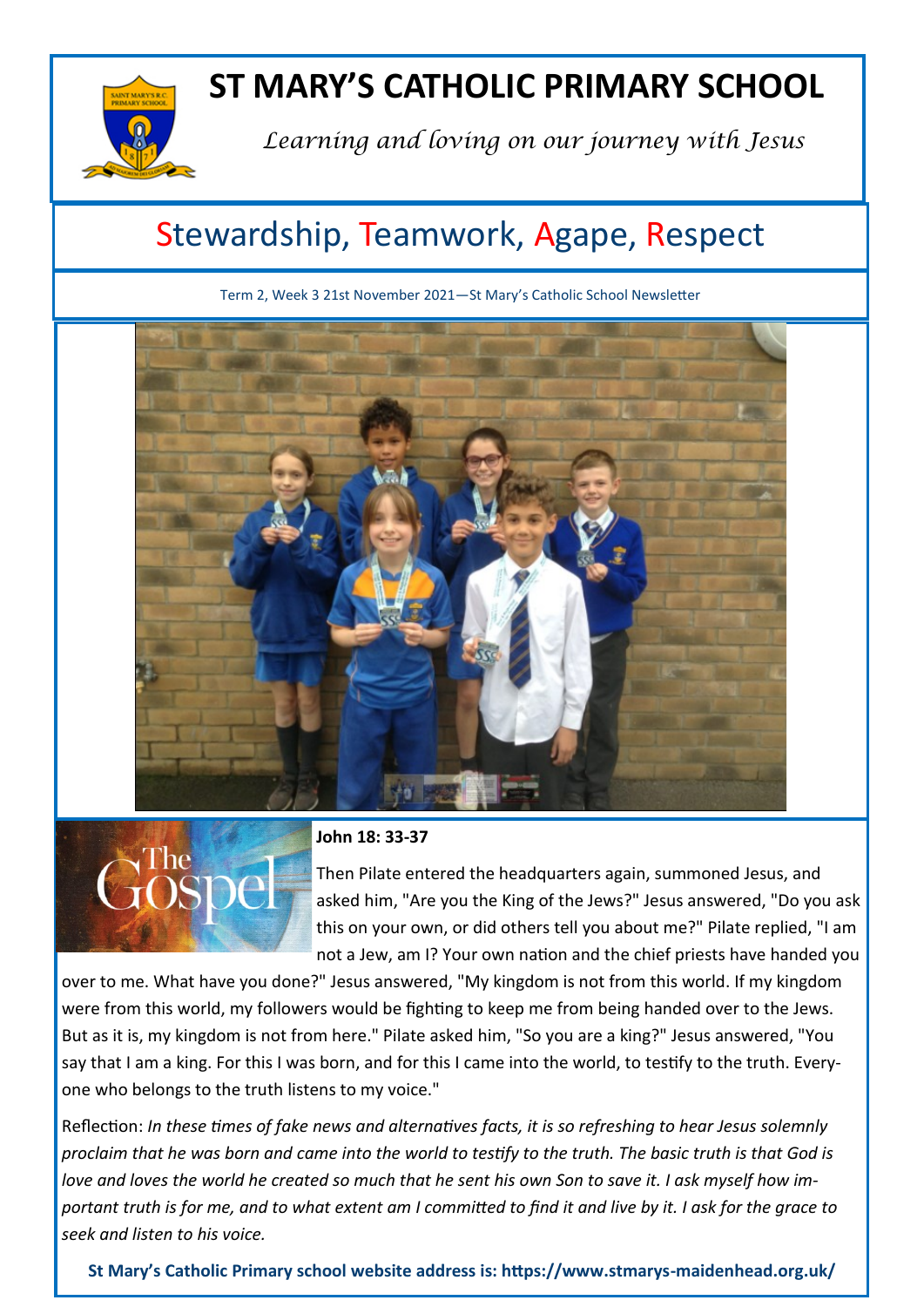#### **Front cover photograph:**

The children on the front cover and below took part in cross country running and planned their run so well that they won. Huge congratulations to all those who took part .



#### **Quote of the week:**



#### **Celebrations Assembly**

Congratulations to the following children from for achieving the Star of the week on Friday 19th November 2021:

### **The children were:**

- Infant 1— Lucja Infant 2— Konrad
- Infant 3— Zaina LJ1— Lily-Jo
- LJ2— Isabella LJ3— Amina
- UJ1— Leo UJ2— Margarida

#### UJ3— Toni Office: Reece

Headteacher— Valentina

**Times table Rock Star**: Stefan

#### **Diary dates:**

25th November—Lower Juniors at church—10.00am

26th November– Mufti day—see FOSM flier.

2nd December— Upper juniors at church—10.00am

Reconciliation Services—TBA

14th December—Junior Advent Carol service at St Josephs Church—1.30pm

16th December—End of term Mass in school

17th December—End of term—Finish 1pm

#### **COVID message**

I have had some parents who are concerned that not all are wearing masks when dropping off and picking up their children. I know that we want to return to normal but unfortunately numbers of COVID positive cases are not yet declining. Please do the following when you drop off and pick up. Enter the school from Brookdean Close and circle round leaving through the Cookham Road exit. We ask you drop and go so as not to cause crowding in the car park.

The local authority recently advised schools to take precautions to keep everyone safe and numbers down. The difficult decisions our senior leadership team have made are to keep our school open and avoid us implementing our outbreak management plan. If COVID positive cases rise in school, this could lead us to close classes, phases or the school which would be terrible for all. We have to report to the local authority our numbers of cases each week. They will advise if we need to implement this action.

As a staff body we are disappointed that we couldn't hold face to face meetings, have our Christmas Fair and now not invite parents into school for the EYFS and Infant Nativity. We are aware that other schools make different decisions based on their individual contexts so please don't compare us to other school decisions as every school is different.

As soon as we can return to normal we certainly will as the earliest convenience and with the safety and well being of all in mind. Thank you for your continued pa